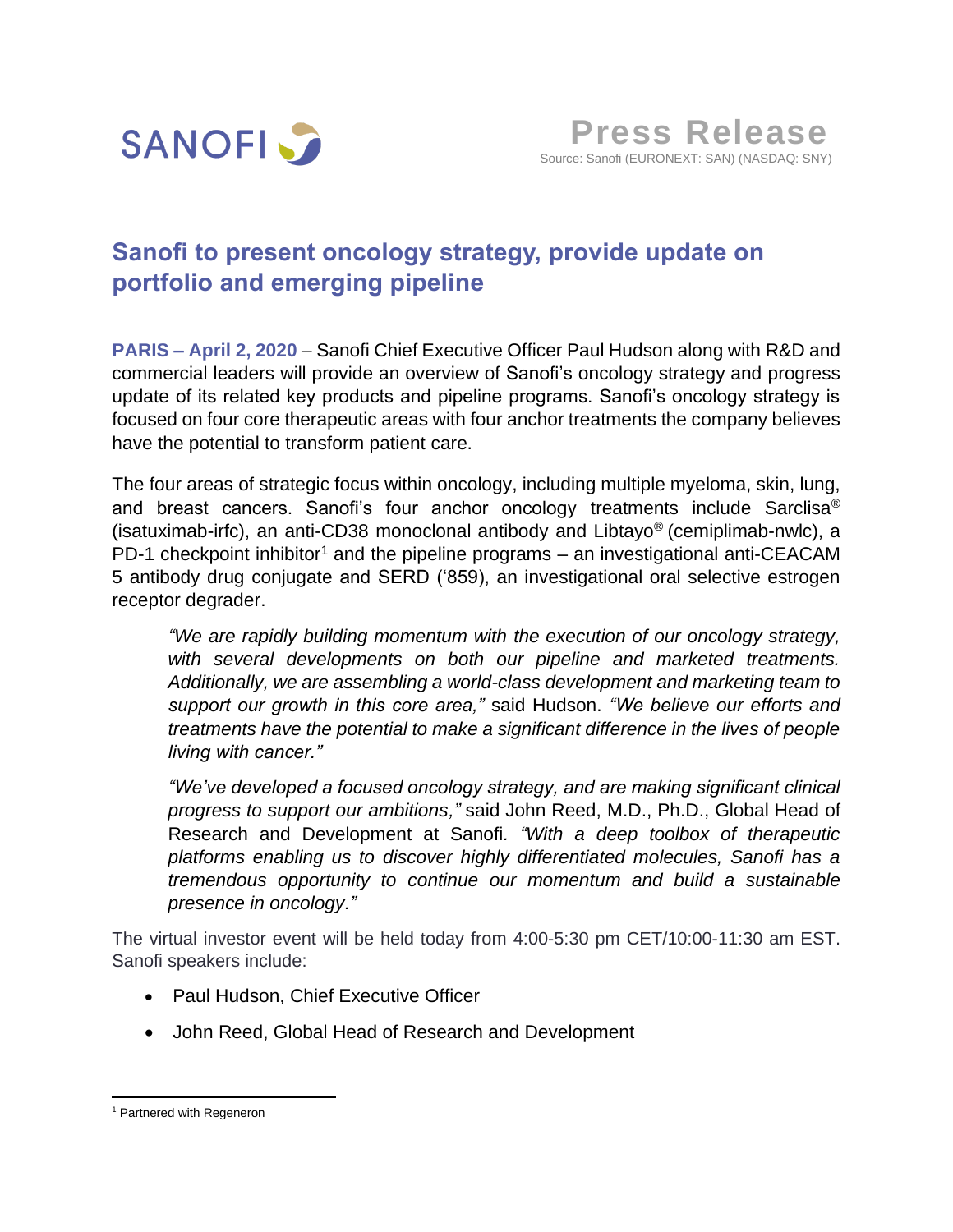- Dietmar Berger, Chief Medical Officer and Global Head of Development
- Peter Adamson, Global Head of Development, Oncology
- Alex Zehnder, Global Franchise Head, Oncology

Additional information about today's oncology presentation can be found at:

[https://www.sanofi.com/en/investors/financial-results-and-events/investor](https://www.sanofi.com/en/investors/financial-results-and-events/investor-presentations/2020-oncology-presentation)[presentations/2020-oncology-presentation](https://www.sanofi.com/en/investors/financial-results-and-events/investor-presentations/2020-oncology-presentation)

## **About Sanofi**

Sanofi is dedicated to supporting people through their health challenges. We are a global biopharmaceutical company focused on human health. We prevent illness with vaccines, provide innovative treatments to fight pain and ease suffering. We stand by the few who suffer from rare diseases and the millions with long-term chronic conditions.

With more than 100,000 people in 100 countries, Sanofi is transforming scientific innovation into healthcare solutions around the globe.

Sanofi, Empowering Life

**Media Relations Contact** Ashleigh Koss Tel.: +1 908 205 2572 Ashleigh[.Koss@sanofi.com](mailto:Ashleigh.Koss@sanofi.com)

Quentin Vivant Tél.: +33 (0)1 53 77 46 46 [mr@sanofi.com](mailto:mr@sanofi.com)

## *Sanofi Forward-Looking Statements*

**Investor Relations Contact** Felix Lauscher Tel.: +33 (0)1 53 77 45 45 [ir@sanofi.com](mailto:ir@sanofi.com)

*This press release contains forward-looking statements as defined in the Private Securities Litigation Reform Act of 1995, as amended. Forward-looking statements are statements that are not historical facts. These statements include projections and estimates and their underlying assumptions, statements regarding plans, objectives, intentions and expectations with respect to future financial results, events, operations, services, product development and potential, and statements regarding future performance. Forward-looking statements are generally identified by the words "expects", "anticipates", "believes", "intends", "estimates", "plans" and similar expressions. Although Sanofi's management believes that the expectations reflected in such forward-looking statements are reasonable, investors are cautioned that forward-looking information and statements are*  subject to various risks and uncertainties, many of which are difficult to predict and generally beyond the control of Sanofi, that could cause actual results and developments to differ materially from those expressed in, or implied or projected by, the forward-looking information and statements. These risks and uncertainties include among other things, the uncertainties *inherent in research and development, future clinical data and analysis, including post marketing, decisions by regulatory authorities, such as the FDA or the EMA, regarding whether and when to approve any drug, device or biological application that may be filed for any such product candidates as well as their decisions regarding labelling and other matters that could affect the availability or commercial potential of such product candidates, the fact that product candidates if approved may not be commercially successful, the future approval and commercial success of therapeutic alternatives, Sanofi's ability to benefit from external growth opportunities, to complete related transactions and/or obtain regulatory clearances, risks associated with intellectual property and any related pending or future litigation and the ultimate outcome of such litigation, trends in exchange rates and prevailing interest rates, volatile economic and market conditions, cost containment initiatives and subsequent changes thereto, and the impact that COVID-19 will have on us, our customers, suppliers, vendors, and other business partners, and the financial condition of any one of them, as well as on our employees and on the global*